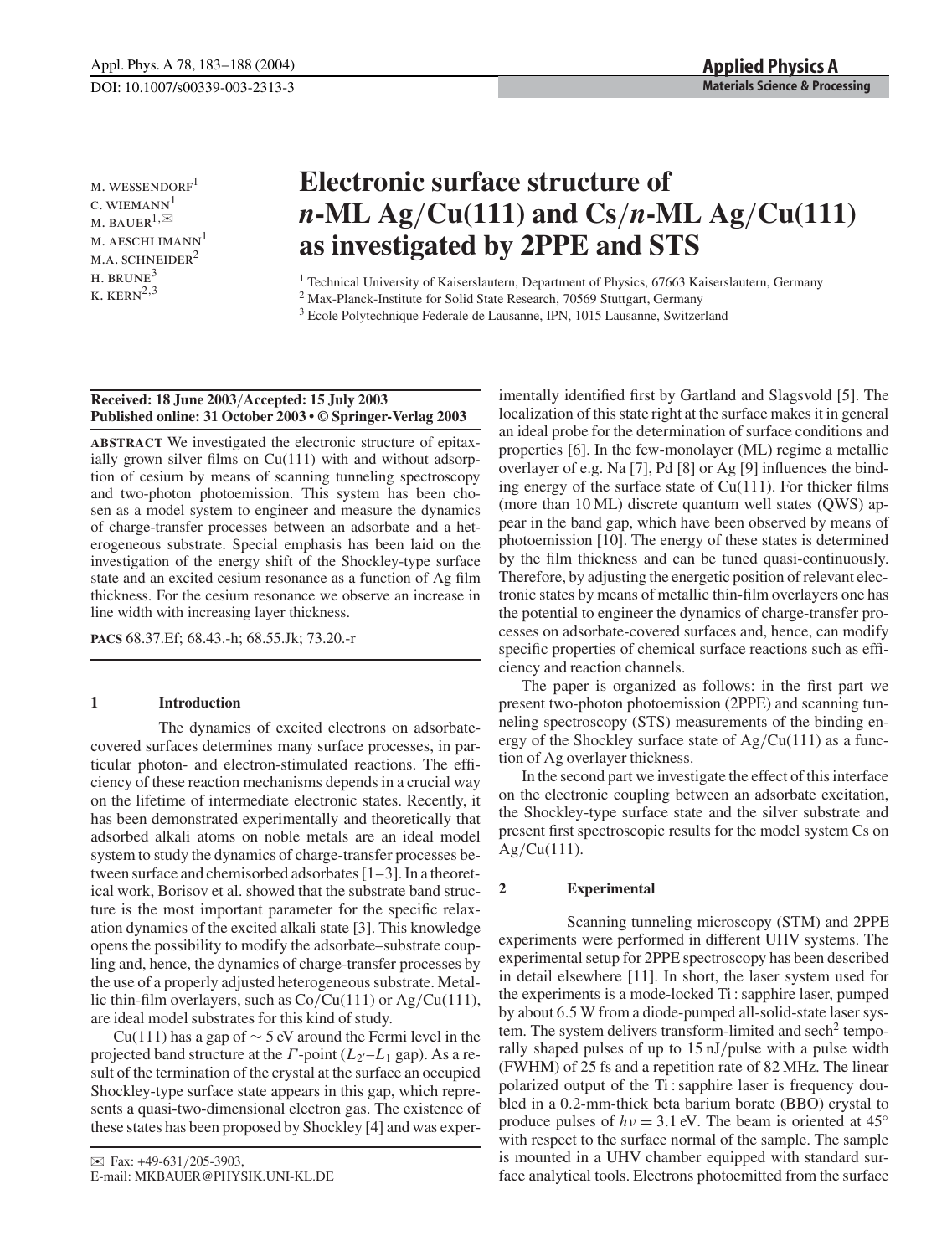are detected along the surface normal by a cylindrical sector electron energy analyzer with an energy resolution of 80 meV.

STM and STS experiments were performed in a cryogenic STM operating at 77 K situated in a UHV chamber at a base pressure of 10−<sup>10</sup> mbar. To obtain d*I*/d*V* spectra a small sinusoidal voltage  $(5-30 \text{ mV}_{\text{rms}})$ , 2-3 kHz) was added to the sample bias and the derivative signal as a function of bias voltage was recorded using the standard lock-in technique.

The Cu(111) crystals were cleaned by sputtering and annealing cycles. The surface quality was characterized by low-energy electron diffraction (LEED), Auger spectroscopy, STM and 2PPE spectroscopy. Silver was evaporated in both chambers from a Knudsen-cell-type evaporation source at a rate in the range of 1 ML/min. During evaporation the sample temperature was held at 300 K.

#### **3 Results and discussion**

At room temperature silver grows in a Stranski– Krastanov mode on  $Cu(111)$ : a layer by layer growth is observed for the first two monolayers; at higher coverages three-dimensional (3D) island growth appears, in agreement with published results [9, 12]. Figure 1 shows a topographic image of a nominally 3.5-ML-thick Ag overlayer on Cu(111). Whereas the first monolayer is completed the second and third monolayers still exhibit openings and the fourth and fifth monolayers have already nucleated. All layers display the  $9 \times 9$  superstructure formed by the strain relief of the Ag film (see below).

In the 2PPE chamber, the thickness calibration of the evaporator was deduced from observation of the intensity ratio between Cu(111) surface state and Ag surface state at cover-



**FIGURE 1** STM topography  $(110 \text{ nm}^2 \times 110 \text{ nm}^2)$  of a nominally 3.5-ML Ag film on Cu(111) grown at room temperature. At that coverage the first monolayer is closed whereas the second and third monolayers are not yet completed. The fourth and fifth monolayers have already nucleated. In all layers the  $9 \times 9$  reconstruction is visible



**FIGURE 2** Series of two-photon photoemission valence-band spectra for several silver coverages.  $\mathbf{a} \leq 1$  ML: the two peaks result from two coexisting Shockley-type surface states from Cu(111) and from Ag-covered areas,  **ML: the silver surface state shifts continuously to lower binding ener**gies with increasing layer thickness

ages up to one layer of Ag. The two surface states appeared in the 2PPE spectra already in the low-submonolayer regime (see Fig. 2a). Due to the growth mode of the silver films, the first monolayer of silver corresponds to a coverage where the emission from the Cu surface state has just completely disappeared. In a similar manner, by monitoring the intensity of the copper- and silver-related image states, Wallauer and Fauster were able to accurately monitor the layer by layer growth of this system within the first two monolayers [12]. The appearance of a  $9 \times 9$  overstructure of the deposited silver films has been reported in a number of papers [9, 13–15] and was also clearly observable by LEED and STM in the present studies (see Fig. 1). It results from the mismatch of about 12% in lattice constant between silver overlayer and Cu(111) substrate where the occurring strain is relieved by a lattice of dislocation loops in the Cu(111) substrate [15, 16]. In our experiment superstructure and silver surface states were clearly visible over the entire range of our investigated layer thickness (up to 20 ML). However, the intensity of the superstructure in the LEED images and the 2PPE intensity from the silver surface state decreased at larger layer thickness as a result of the 3D island-growth mode.

## **3.1** *Energy shift of the Shockley-type surface state with increasing Ag film thickness*

The dependence of the binding energy of the surface state on Ag overlayer thickness on Cu(111) for coverages up to 10 ML was studied by Bendounan et al. [9, 14] using photoemission spectroscopy (PES). It was also shown that different in-plane atomic structures exist, which modify the binding energy of the surface state [14]. We focus here on the properties of films exhibiting the  $9 \times 9$  reconstruction, which appears upon growth at 300 K.

Figure 2 shows 2PPE spectra at normal emission obtained for different silver film thicknesses. The spectra were recorded at room temperature. In a 2PPE process excitation from an occupied electronic surface state occurs via sequential absorption of two photons involving resonant or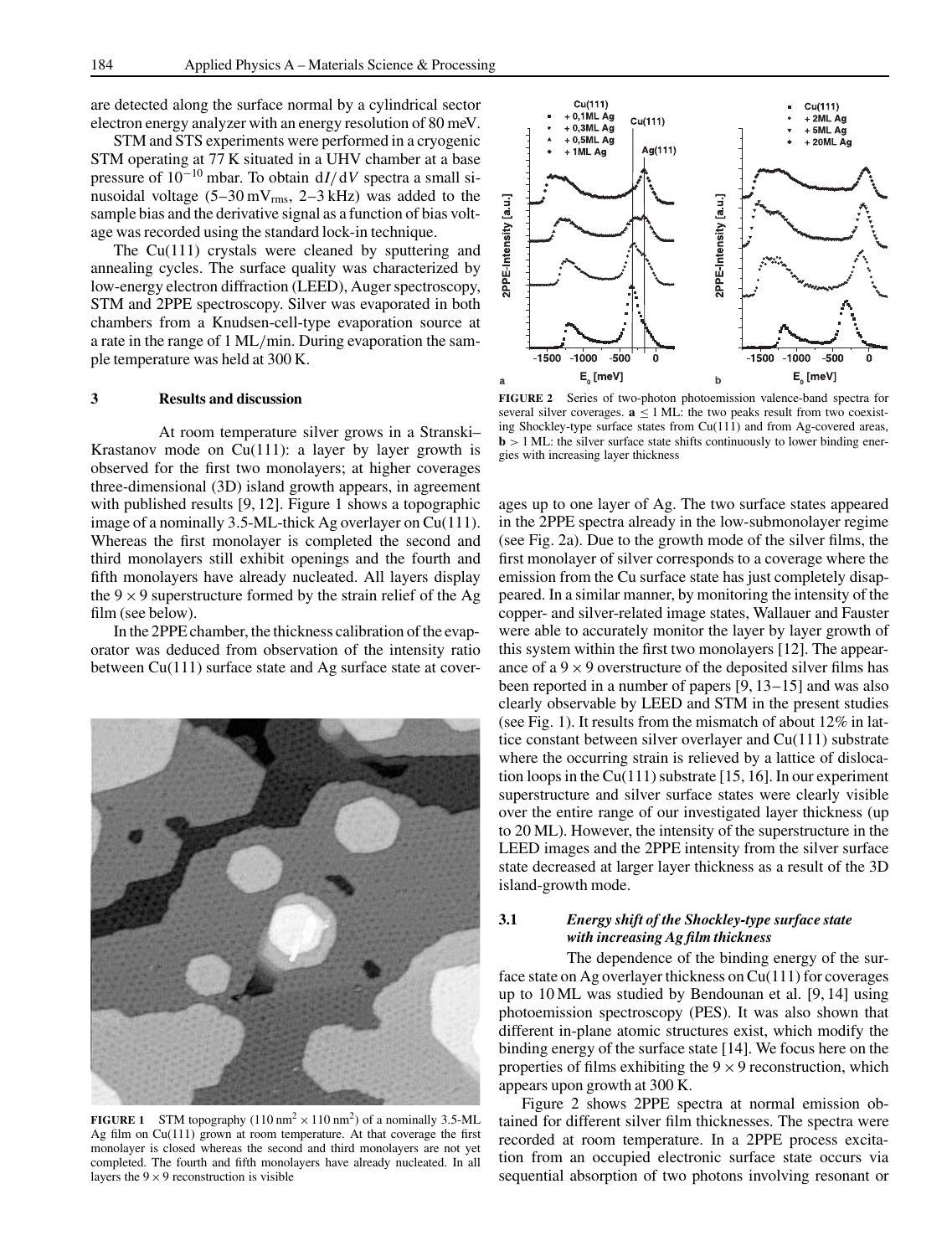off-resonant excitation of an unoccupied intermediate state. The binding energy of the involved states can be determined from the measured kinetic energy distribution and the photon energy used in correspondence to conventional photoemission spectroscopy. Below 1 ML Ag the two distinct peaks at energies of  $E_0 = -320$  meV and  $E_0 = -230$  meV are ascribed to two-photon photoexcitation from the two coexisting Shockley-type surface states of bare Cu(111) and Ag-covered areas, respectively.

The measured binding energy of 320 meV for the Cu(111) surface state is in reasonable agreement with reference values for room temperature  $(E_0 = -375 \text{ meV})$  [17]. The observed lower binding energy is due to the limited angular resolution of the detector used  $(\pm 6^{\circ})$ , which gives rise to an averaging over a large energy range of the dispersing surface state  $(\Delta E \sim 40 \,\text{meV})$ . At a silver coverage of 1 ML no emission from the Cu surface state can be observed and a new state has built up at a binding energy of 230 meV. In agreement with earlier publications [9] we do not find any dependence of the peak position of this new state as a function of coverage between 0 and 1 ML (see Fig. 2a). In the present paper we extended these investigations to silver thicknesses beyond the 1-ML regime. Spectra for different coverages at 2 ML, 5 ML and 20 ML are shown in Fig. 2b. One can clearly see a successive shift of the silver surface state to lower binding energies with increasing layer thickness.

In STS the differential conductance d*I*/d*V* at constant tip height is recorded, which is proportional to the local density of states (LDOS). The two-dimensional surface state causes a step-like increase in the LDOS. Figure 3 shows spectra taken on Cu(111) with increasing Ag thickness, measured at 77 K, from which the binding energy of the surface state is determined as the mid-point energy of the steep rise in the d*I*/d*V* signal. The first monolayer of Ag shifts the surface state of the Cu substrate from 420 meV to 230 meV binding energy.

We note that only for small islands (or small silver patches at step edges) with < 10 nm could a lateral confinement affecting the binding energy be detected [18]. This is in agreement with a thickness-independent peak position for coverages < 1 ML in 2PPE.

Figure 4 summarizes the binding energies for 1 ML– 20 ML of Ag obtained by STS and 2PPE. In addition the value of the Ag(111) surface state at  $30 \text{ K}$  from [19] is added to the data. The error bars for the STS data reflect the fact that due to the reconstruction the onset energy depends slightly on position; the error bars for the 2PPE data account for the limited angular resolution of the detector as well as for the scatter of different experimental runs. A systematic mapping of the underlying potential landscape will be addressed in future studies.

Comparing our results with the previous PES studies at room temperature [9, 14], we find an excellent agreement with the STS data for the binding energy of 1 and 2 ML Ag considering a temperature coefficient of the binding energy of 0.17 or 0.18 meV/K as found for Ag(111) and Cu(111) respectively [17]. The difference in binding energies for 4 ML as measured at 77 K by STS and for 5 ML at 300 K by PES is only 20 meV instead of more than 40 meV expected from the temperature difference alone. This discrepancy can be traced back to 3D island growth of the silver film starting at coverages of 3 ML. PES and 2PPE integrate over a macroscopic area so that different layer thicknesses with different surface-state energies contribute to the signal (e.g. contributions from 3 ML, 4 ML and 5 ML). The contributions from areas of lower Ag coverage give rise to an average surfacestate binding energy which is larger than the actual one at e.g. 4 ML. In addition to that effect, the remarkable quantitative agreement between our STS and our 2PPE data requires some comments. Due to the different temperatures used for the STS and 2PPE experiments a downward shift of the binding energy for the 2PPE experiment similar to the  $Cu(111)$ result is expected. However, one has to consider that besides



**FIGURE 3** LDOS of Cu(111) with increasing Ag film thickness as measured by STS (d*I*/d*V* spectroscopy) at 77 K. For comparison the spectrum of a clean Ag(111) crystal is also shown. At the onset of the surface state the LDOS rises step-like according to the density of states of a two-dimensional state. The spectra are offset vertically for clarity



**FIGURE 4** Surface-state binding energy  $(E_F = 0)$  of Ag/Cu(111) as a function of Ag coverage as measured by STS (*solid symbols*) at 77 K and 2PPE (*open symbols*) at 300 K. For 5 ML 2PPE data are influenced by the growth mode of the thin film (see text). The *solid line* is a fit to the STS data using the exponential decay given in  $((1))$ . It yields the decay length of the surface-state wave function inside the crystal (see text)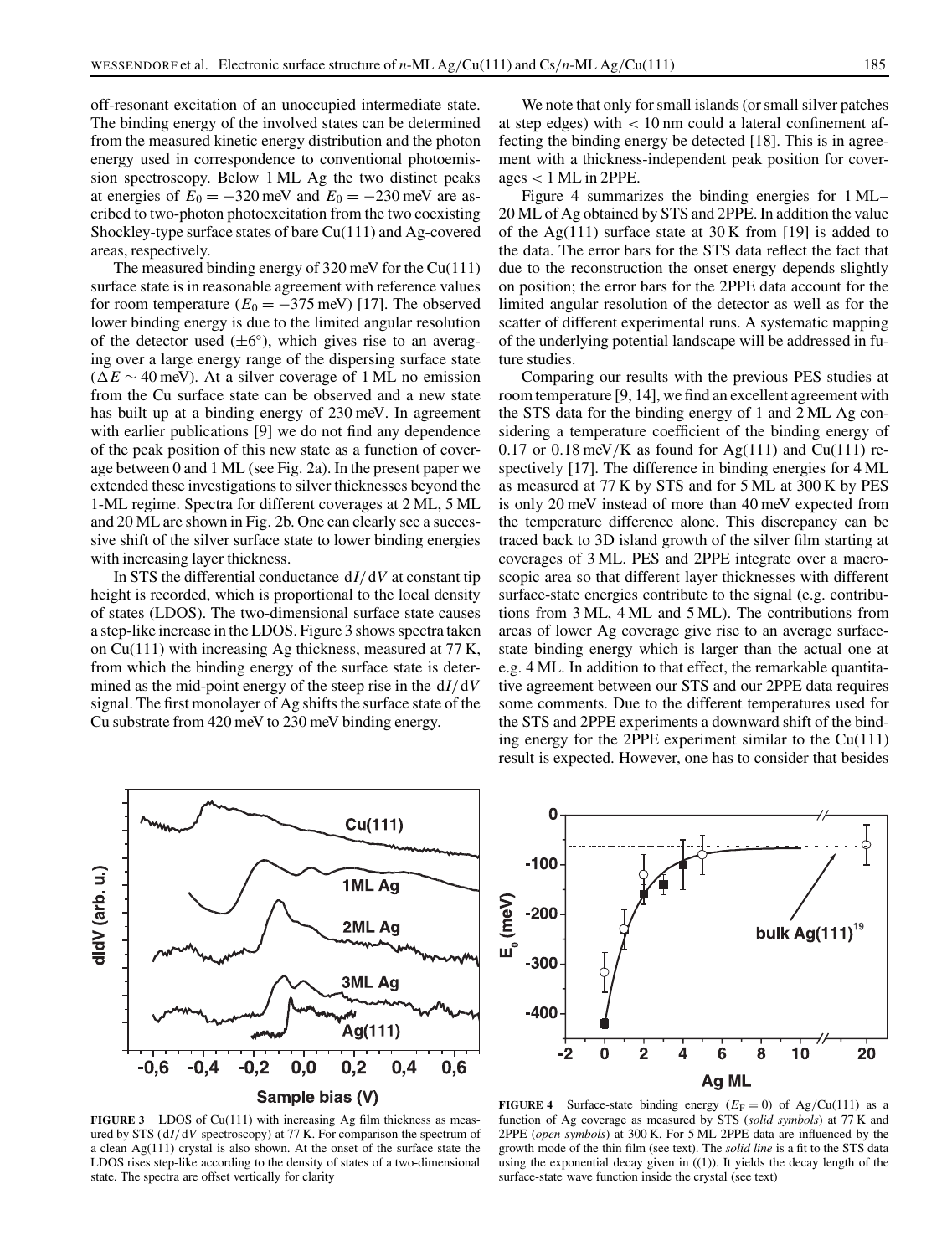the above-mentioned limited angular resolution of the detector used, the 2PPE data are affected by the strong asymmetry in the peak shape of the surface state for an Ag thickness > 5 ML. This indicates a significant Fermi-edge crossing of the surface state at low binding energies and is characteristic for the Ag(111) surface state at elevated temperatures [17]. As a consequence the binding energy of the surface state cannot be determined accurately and tends to be overestimated.

The perfect agreement with the low-temperature STS measurements is accidental and related to the compensation of the upshift when going to higher temperatures by the downshift as described above. Reference photoemission investigations starting at 10 ML silver film thickness are available from [20]. Even though a value for the measured binding energy of the surface state is not given in this reference, no shift in energy can be observed in the investigated coverage regime between 10 ML and 43 ML.

The occurrence and the binding energy of a surface state are influenced by the charge distribution at the surface, which determines the potential experienced by an electron at and in front of the crystal surface, and by the position of the band edges of the projected bulk band structure. A simple onedimensional model using few free parameters to describe the surface potential was shown to explain the energetic position of surface and image states of a variety of crystal surfaces [21]. Based on the obtained wave functions further properties like the lifetimes of the surface [22, 23] and image states [24] could be calculated. From the success of this model some conclusions can be drawn concerning the surface states in overlayer systems. The first monolayer of the overlayer material influences the potential in the vacuum region outside the crystal, as can be seen by the great sensitivity of the work function to adsorbates on the surface. In a hypothetical  $Cu(111)$  crystal with Ag $(111)$  surface potential the binding energy of the surface state shifts towards the  $L_2$  band edge. Hence, in the case of Ag overlayers on Cu(111) the major contribution to the new binding energy of the overlayer surface state comes from the potential step at the interface of the two materials. This was also shown in a calculation in [14] using the model potential [21] for the Ag/Cu system. The experiments can also be understood in first-order perturbation theory where the change in binding energy of the state is proportional to the state's intensity (i.e. proportional to the envelope function of  $|\Psi|^2$ ) at the interface [25]. This results in an exponential decay of the binding energy *E*0:

$$
E_0(d) = E_0(\infty) + (E_0(0) - E_0(\infty)) e^{-2\beta d}, \qquad (1)
$$

where  $d$  is the overlayer thickness and  $E_0$  is the surface-state binding energy equal to the binding energy of the Cu surface state for  $d = 0$  and to that of the Ag surface state for  $d = \infty$ . Thus the decay length  $\beta^{-1}$  of the surface state into the bulk crystal can be obtained, which is related to the positions of the band edges of the host crystal. From the fit to our data (see solid line in Fig. 4) we obtain a decay length of  $3-4$  ML  $(6-8 \text{ Å})$ . However, this simple law holds in the low-coverage regime only, where the host crystal's bulk band structure remains unchanged. From the observation of quantum well states (QWS) for coverages in excess of 10 ML, which allow the mapping of the Ag bulk band structure [26], one can conclude that beginning at this Ag thickness the nearsurface electronic structure is Ag-like. Therefore, from 5 ML Ag onwards the surface state is entirely residing in the Ag overlayer at first due to the short decay length governed by the positions of the band edges of the  $Cu(111)$  crystal and at higher coverages when the state is a true  $Ag(111)$  surface state due to the fact that the increased decay length (12 ML was reported for Ag(111) [25]) can now be accommodated into the overlayer. Of course, this discussion neglects the influence of the observed reconstruction, which has been studied in great detail recently [14].

### **3.2 Cs** *on* **Ag**/**Cu**(**111**)

Our observations for the silver Shockley-type surface state show that the electronic properties of surface localized states can be modified by the interaction with the thin silver film substrate and the copper/silver interface. In case of excited adsorbate resonances such modifications can be an effective source for changes in the charge-transfer rate between substrate and adsorbate. In the following we present first spectroscopic results obtained for cesium adsorption on *n*-ML Ag/Cu(111). Our results indicate that the decay dynamics of an excited cesium state actually depends on the thickness of the underlying silver film.

The Cs was deposited by resistive heated getter sources. The pressure during evaporation was maintained in the low 10−<sup>10</sup> mbar range. Previous 2PPE measurements [1, 27] showed that a long-lived excited adsorbate state A exists in the energy range 2 eV to 3 eV above  $E_F$  for both  $Cs/Cu(111)$  and  $Cs/Ag(111)$ .

Figure 5 shows the 2PPE spectrum for different Cs coverages on (a) 2 ML and (b) 5 ML Ag film. In order to study the energy of excited (unoccupied) states, the 2PPE spectrum is plotted as a function of the intermediate-state energy  $E - E_F$ . As the work function of the substrate is very sensitive to alkali adsorption (see left onset of the 2PPE spectra in Fig. 5), its characteristic change served as a measure of the alkali coverage.

The feature A as seen in the energy region between 2.5 eV and 3 eV is due to photoemission from the excited unoccupied Cs resonance A. A striking feature of alkali adsorption is the downward shift of this resonance with increasing coverage as a result of the dipole interaction of the adsorbed alkali atoms. The energy of the alkali resonance and the slope of the downward shift are predominantly determined by the adsorption distance of the alkali. The free-electron density  $r<sub>S</sub>$  of the substrate and interaction of the resonance with surface-located substrate states are generally of minor importance [28–30]. The increase in the photoemission intensity from state A at an intermediate-state energy  $E - E_F$  of about 2.75 eV is the result of resonant excitation of the Cs state from the occupied surface state, which also shifts down in energy with increasing alkali coverage [31] and disappears when the low-energy edge of the  $L_{2}L_{1}$  Ag(111) band gap located at about 300 meV [17] binding energy is crossed. It is noteworthy to mention that for bulk  $Ag(111)$  we observed for the same photon energy a distinct feature in our 2PPE spectra at  $E - E_F = 2.5$  eV arising from a direct initial- to final-state excitation [27, 32]. This broad peak remains after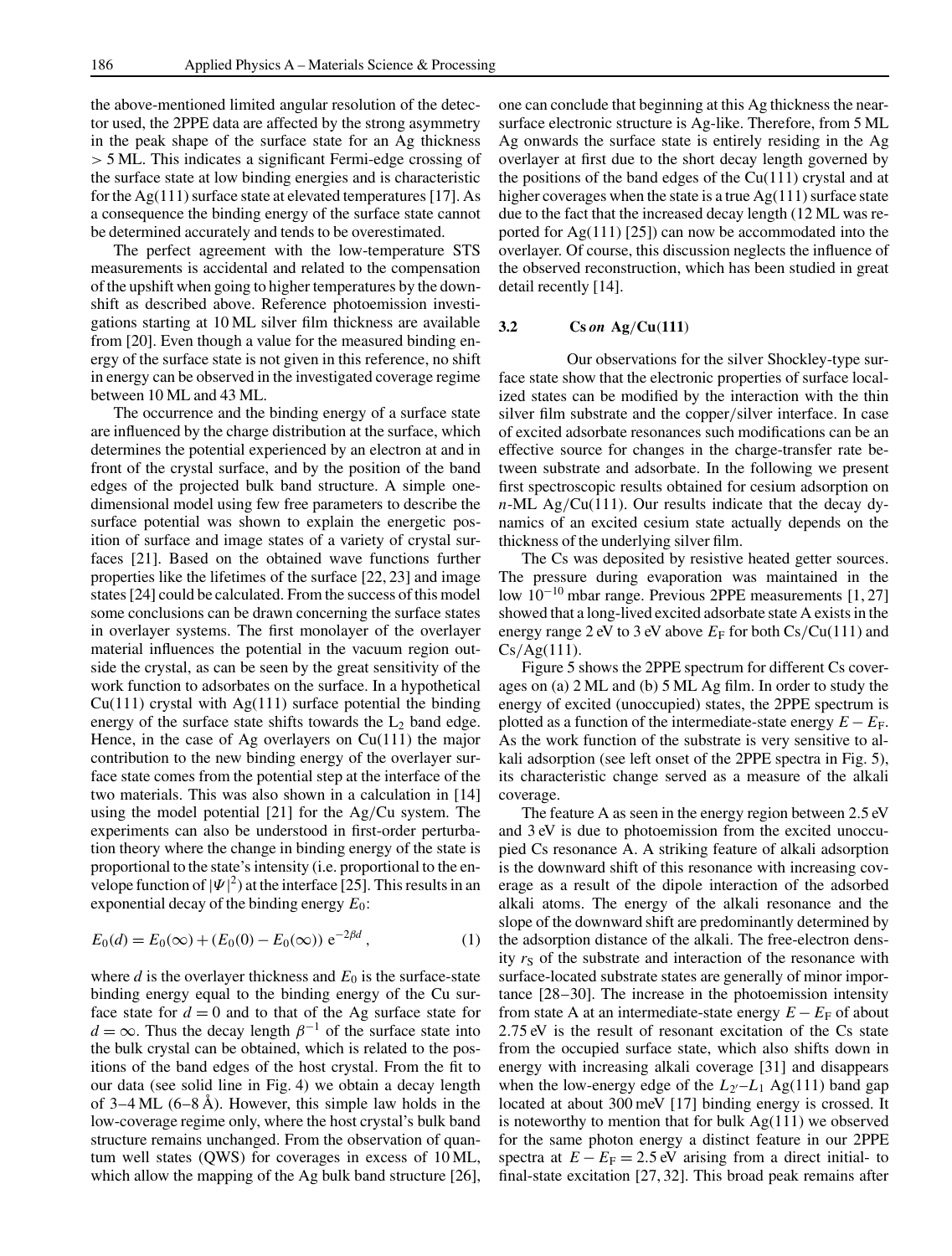

**FIGURE 5** Series of 2PPE spectra (normalized to  $E - E_F = 2$  eV) of **a** 2 ML and **b** 5 ML Ag on Cu(111) with increasing Cs coverage. Feature A is associated with an excited unoccupied Cs resonance

Cs adsorption and overlaps with the electron-emission signal from the cesium excitation, restricting severely an investigation of the Cs resonance. The spectra in Fig. 5 show that this direct bulk excitation channel is absent in an ultra-thin Ag film, caused by the missing bulk structure perpendicular to the surface.

Borisov et al. showed show that for alkali adsorption at low coverages the energy dependence of the alkali resonance follows a  $\Delta \phi^{3/2}$  law, in agreement with experimental data for Cs/Cu(111) [29]. Following the representation chosen in [29], we plot in Fig. 6 the measured resonance energies as a function of the work-function change for different silver film thicknesses. The results prove that the electronic structure of the adsorbed cesium can be tuned in a similar manner as the surface-state structure by the silver film thickness. For the investigated systems we find the highest binding energy of the Cs resonance (with respect to the vacuum level) for



**FIGURE 6** Energy dependence of the Cs resonance A relative to the change in the work function ∆ϕ for different silver film thicknesses. The *dashed lines* correspond to a  $\Delta \varphi^{3/2}$  dependence as suggested by Borisov et al. [29]

Cs/Cu(111). The energy decreases with increasing silver film thickness, where for 1 and 2 ML an upward shift of about 0.1 meV is observed, which is further increased for higher coverages (5 and 20 ML). In addition a clear indication for a change in the slope of the work-function dependence is visible: the dashed lines in Fig. 6 correspond to a calculated  $\Delta \phi^{3/2}$ dependence where slope and energy have been adjusted to match the experimental data. In particular for the 5 and 20 ML data the change in energy is obviously steeper than for the pure Cu(111) and also in comparison to the data obtained for the 1 and 2 ML silver surface. For a chosen substrate the resonance energy and the resonance energy slope depend critically on the alkali–surface distance [29]. Even though the bond lengths of Cs on  $Cu(111)$  and  $Ag(111)$  are almost identical (3.08 Å for Cu(111) [33] and 3.02 Å for Ag(111) [33, 34]) the different adsorption sites (atop for  $Cu(111)$ ) and fcc hollow for Ag(111)) result in an effectively reduced alkali–surface distance in the case of  $Cs/Ag(111)$ . This would qualitatively agree with the smaller binding energy and the steeper slope as measured for the Cs/Ag(111) system. It is, therefore, tempting to state a successive modification in the alkali–surface distance as a function of silver film thickness which may also correlate with structural modifications of the overlayer. For a detailed analysis, however, additional effects due to the interaction with the modified surface state and the change in the free-electron density of the substrate may have to be taken into account.

For the line width of peak A we observe a monotonic increase from a value of about 275 meV at 1 ML silver to about 450 meV at 20 ML. For the line width of Cs adsorbed on bulk Ag(111) we reported a value of about 420 meV in an earlier work [27]. For any film thickness the resonance shows a strong inhomogeneous contribution to the broadening possibly arising from the high mobility of the alkalis on the surface. The 3D growth mode starting at three monolayers of silver may enhance this effect and result in the observed increase in the line width. In addition, changes in decay dynamics of the resonance, e.g. due to an enhanced charge-transfer rate between adsorbate and substrate, may also partly account for these changes. An enhanced coup